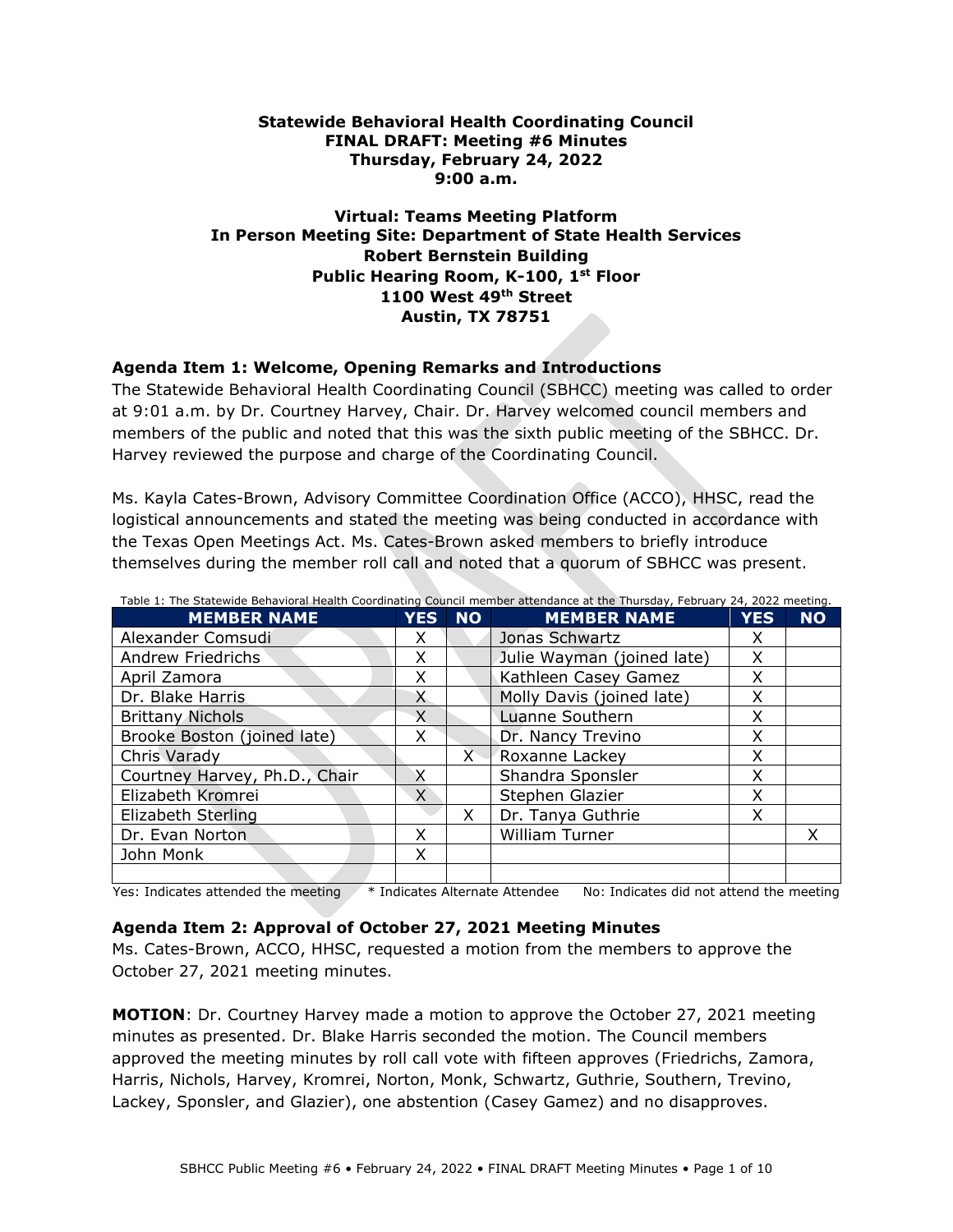## **Agenda Item 3: Presentation – Implementation of 988 National Suicide Prevention and Mental Health Crisis Hotline**

Dr. Harvey introduced Mr. Reilly Webb, Director for Mental Health Programs, Policy and Planning in IDD-Behavioral Health Services, HHSC, who provided members with a presentation on the Implementation of 988 National Suicide Prevention and Mental Health Crisis Hotline.

### **Highlights of presentation and member discussion included:**

Reilly Webb provided an overview of the National Suicide Prevention Lifeline and the 988 Planning Grant, including grant deliverables, stakeholder coalition meetings, eight core planning and implementation considerations:

- The National Suicide Prevention Lifeline (Lifeline) is a network that consists of over 180 independent local and state call centers. It is funded by SAMHSA and administered by Vibrant Emotional Health. The call centers provide 24/7 confidential support to people in distress, suicide prevention, crisis resources, and best practices for professionals. The Lifeline can be reached by calling 1-800-273-TALK however, this number will be moving to a three-digit number, 988, to make accessing services easier for those in need. The 988 number will be the official number (go live) on July 16, 2022.
- The 988 number is designated as the U.S. universal telephone number for national suicide prevention and mental health crisis hotline system operated through Lifeline. It utilizes centralized network routing, quality assurance and operating standards. Crisis care services can link to care, outreach services, and follow-up. Care is grounded in a focus of least restrictive intervention possible. 988 may be used as a diversion tool from law enforcement involvement in mental health emergencies due to the ease of remembering the three-digit number.
- The Lifeline call centers require follow-up calls within 24-72 hours to those that expressed thoughts of suicide. About 15% of callers require follow-up. Most Texas Lifeline centers report they conduct follow-up calls within 24 hours.
- Texas Lifeline centers utilize various resource listings such as: 211, Aunt Bertha/Findhelp.org, Network of Care. Lifeline centers have written procedures for providing access to services, resources and providing referrals. Centers also have procedures in place to activate emergency services for callers outside of the Lifeline center's local service area, while providing a warm transfer.
- To be part of the Lifeline network, a center must: Be certified, accredited, or licensed by an external body; Follow specific standards for answering Lifeline calls; Be willing to participate in Lifeline evaluation activities. There are currently five Lifelineaffiliated call centers in Texas: The Suicide & Crisis Center of North Texas, The Harris Center, Integral Care, Emergence Health Network, and ICARE Call Center of MHMR Tarrant. Combined, affiliated centers will provide coverage to all 254 counties in the state of Texas.
- The 988 Planning Grant was awarded to HHSC on February 20, 2021. This grant provided stipends to the Lifeline Call Centers and contracting with a strategic planning consultant. Grant period ended January 31, 2022.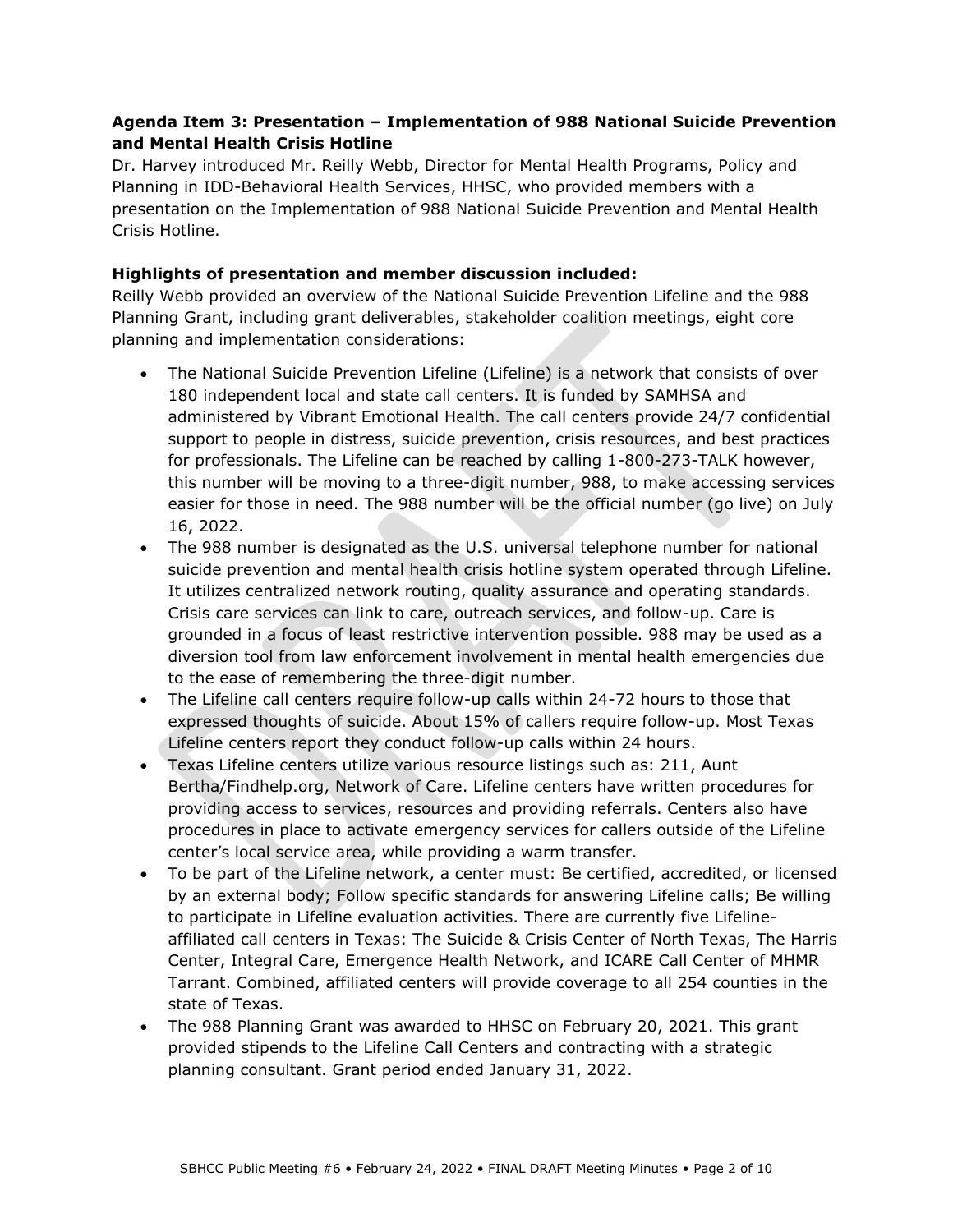- 988 Planning grant milestones included development of the final 988 implementation plan, which was submitted on January 21, 2022. A monthly 988 key stakeholder coalition workgroup was created for long-term improvement purposes.
- HHSC priorities for 988 implementations include: Ensuring 24/7 statewide primary coverage to meet Vibrant answer rate goals. Develop plans to secure sustainable and diversified funding to support 988. Maintain adequate workforce to meet projected call volume estimates. Continuously evaluate system to ensure needs are met and close any gaps. Ensure all Lifeline centers have access to information and resources to meet the needs of the Texas population.
- Keys to 988 successes: Unify follow-up protocols and expand service delivery tracking. MHBG funding through 2024, cost model projections being developed. Provide backup coverage for primary coverage. Maintain 90% or greater in-state answer rate; less than 10% rollover calls to the national backup centers. Integral Care joining chat/text subnetwork; further develop infrastructure for chat and text, funding, and staff.
- Dr. Harvey asked how SBHCC members could help support implementation of 988. Reilly Webb stated that council will be able to assist in promoting awareness of 988 throughout the state of Texas, more specifically, as an easy to remember contact through websites, word of mouth and so forth. Reilly Webb offered to come and speak to the SBHCC again and provide a more in-depth response to how members of SBHCC can assist once 988 has completely rolled out.

# **Agenda Item 4: Presentation – Overview of Certified Community Behavioral Health Clinics (CCBHCs)**

Dr. Harvey introduced MS. Sarah Melecki, Director for Integrated Care Strategy in IDD-Behavioral Health Services, HHSC, who provided members with a presentation on the overview of CCBHCs.

# **Highlights of update and member discussion included:**

Sarah Melecki provided an overview of Certified Community Behavioral Health Clinics Initiative. Sarah also discussed the Texas CCBHC certification process and future impacts.

- CCBHC utilizes a model of care integrating substance use treatment and primary care screenings into mental health care settings. Care coordination is an essential part of the CCBHC model. The model was introduced by Congress in the Protecting Access to Medicare Act of 2014.
- Care Coordination is provided by a wide variety of LMHA's, as well as schools, food banks, homeless shelters, justice agencies, Medicaid managed care agencies, and much more. TX HHSC certifies these providers. As of today, there are 32 CCBHCs certified by HHSC. These providers represent 187 counties throughout the state of Texas.
- The certification process in Texas can take as little as 3 months, though it typically takes 6 months and can take up to a year. This timeline depends on how long it takes for the provider to submit required documents meeting standards set forth.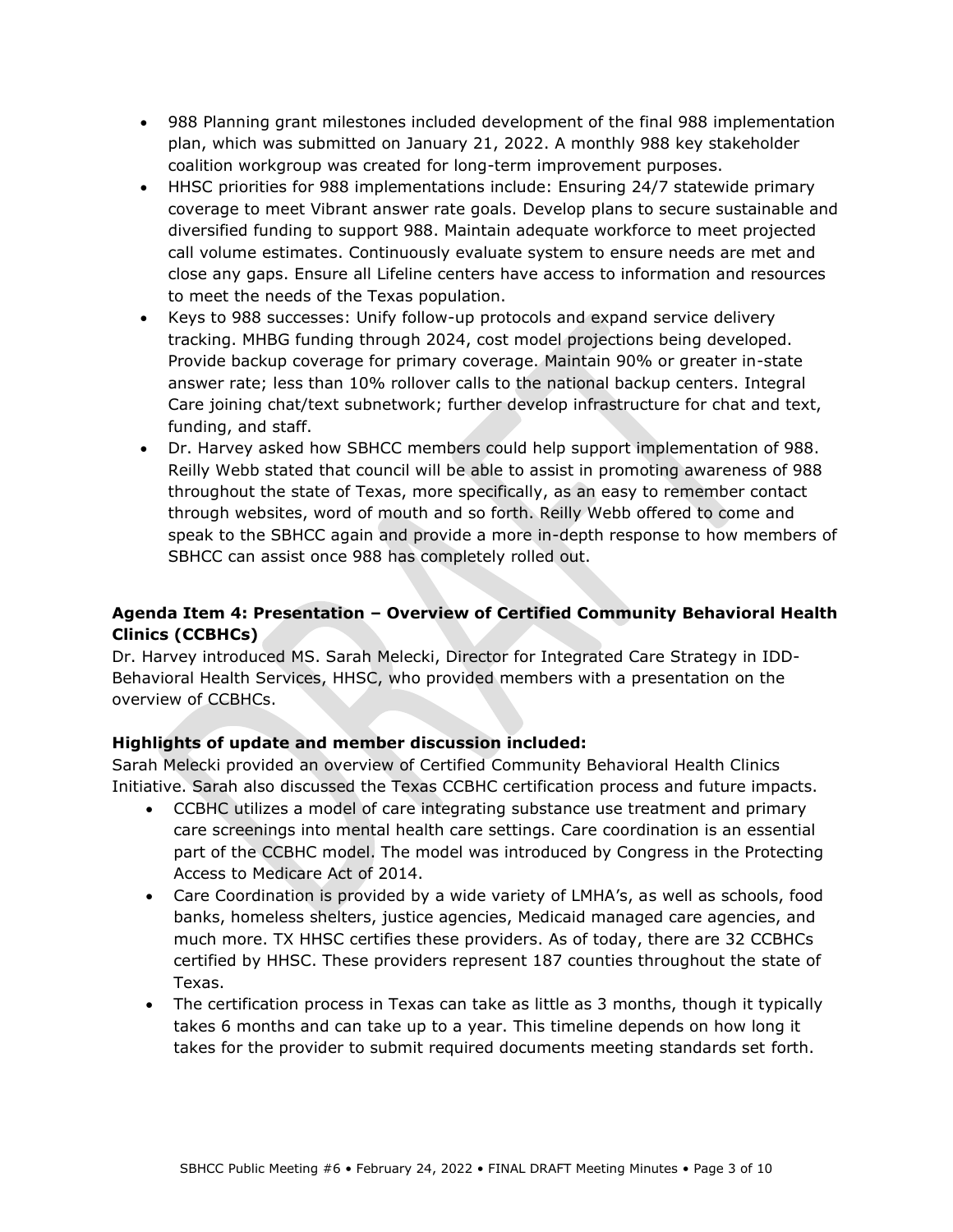- The six main criteria for applicants looking to be certified are: Staffing, service availability and accessibility, care coordination, scope of services, quality and other reporting, and governance.
- Services that must be offered by the CCBHCs include crisis mental health services, screening/assessment/diagnosis, patient-centered treatment planning, comprehensive outpatient mental health and substance use services. There are services that can be offered through a partnership if CCBHC is unable to directly provide them. These services include outpatient primary care screening and monitoring of key health indicators/risk, targeted case management, psychiatric rehabilitation, peer and family support, and veteran services.
- The impact of CCBHCs has led to consistency amongst organizations expectations for services delivery, targeted screenings as minimum requirement, required provision of peer and family support services, care is driven by what is clinically indicated regardless of payer, waitlist is not allowed. SAMHSA model that aligns with current and upcoming funding opportunities. Must have written continuous quality improvement plan, electronic health records and data sharing is required, treatment and recovery plans must be coordinated between mental health and substance use services, when applicable.
- The CCBHC initiative is focused on transitioning from implementation to sustainability. Currently reviewing Texas behavioral health policies to align with CCBHC criteria. Looking to also develop new policies as needed to embed CCBHC principles into Texas behavioral health.
- Blake Harris asked who this best contact to connect with to align CCBHC and preexisting service providers (such as peer services)? Sarah Melecki stated that members are free to utilize the provided email for any questions and/or concerns [\(TexasCCBHCInitiative@hhsc.state.tx.us\)](mailto:TexasCCBHCInitiative@hhsc.state.tx.us)
- Dr. Harvey asked if there were other avenues if people wanted to become more aware of CCBHCs initiative? Sarah stated that there is a webpage available on the HHSC website for CCBHC specifically. Dr. Harvey also asked if a client is trying to understand their eligibility for CCBHC, how would they go about doing so? Sarah stated that if an individual walks into a CCBHC and has an assessment performed, that individual is eligible to receive services specific to assessment results.

# **Agenda Item 5: Presentation – Introduction to Texas Opioid Abatement Fund Council**

Dr. Harvey introduced Dr. John Mills, Member, Texas Opioid Abatement Fund Council who provided members with an introduction to the work of the Council and related activities.

# **Highlights of update and member discussion included:**

Dr. John Mills provided an introduction and overview of the work associated with the Texas Opioid Abatement Fund Council.

• Opioid Abatement Fund Council was created by Senate Bill 1827. The funding comes from settlements between the state of Texas and multiple drug companies. Once negotiations are complete, it is projected that funding will reach well over a billion dollars. This fund is administered by the comptroller's office.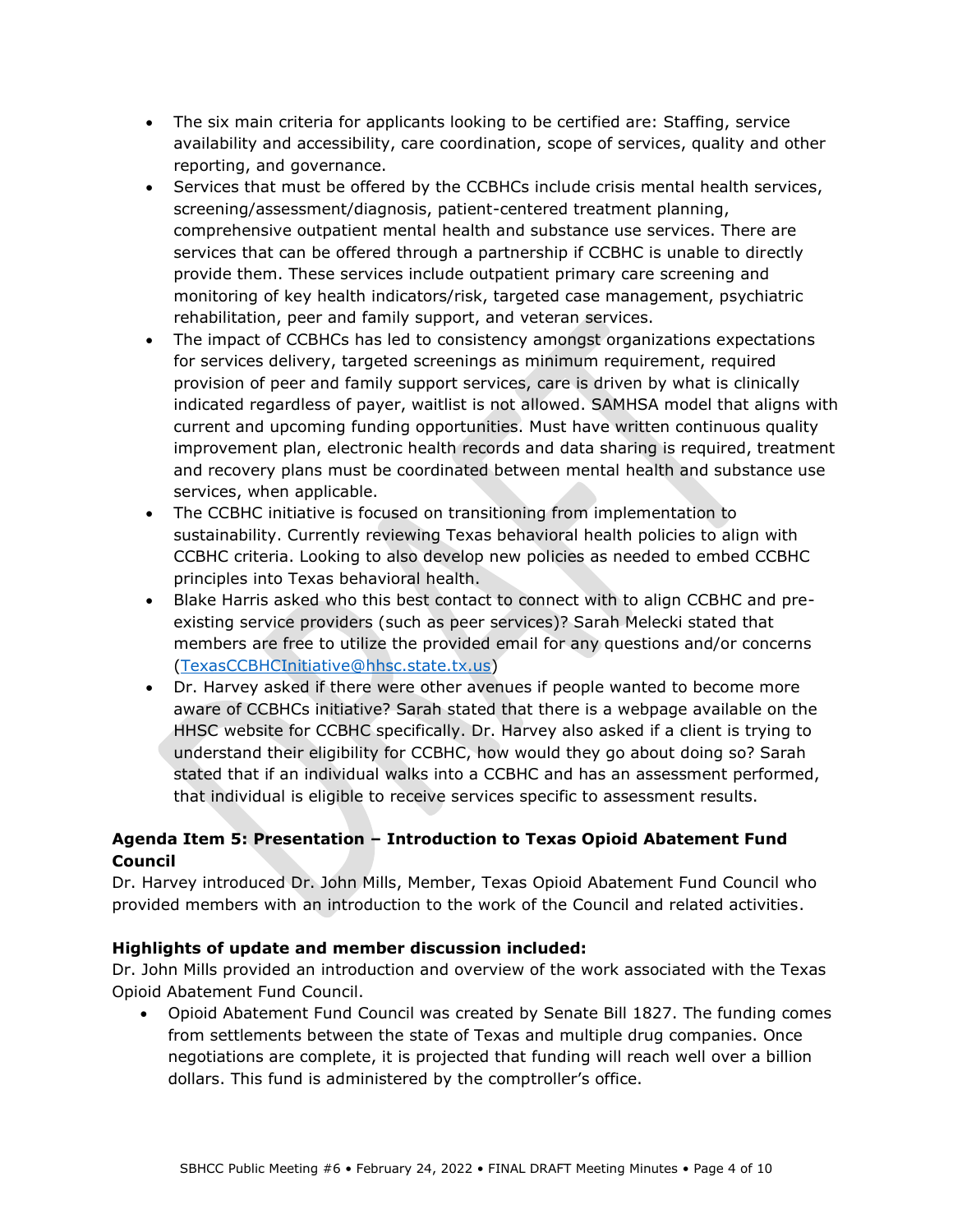- There are six members that have been appointed by the governor and the AG for the state of Texas. The council is presided over by a non-voting member of the comptroller's office.
- Dr. Mills key issues for grant proposals include outcome measures, sustainability plan and community partnerships, staffing issues, history of providing successful programs, and research would have a low priority.
- Anyone that wants to apply for funding will likely have to have a comprehensive plan in place for how they will measure the overall success of their programs. A sustainability plan will likely also be suggested for when funding runs out.
- Dr. Mills stated that for providers to stay abreast of issues concerning drug overdose deaths, they will need a robust reporting system in place.
- To address staffing concerns, training grants have been suggested to attract younger people to cover the cost of training for social workers, masters level substance abuse counselors and so forth. This concern is high priority to attract and retain qualified professionals.
- Naloxone training and distribution: Dr. Mills believe that all EMTs should have access to and be trained in carrying naloxone with them. This should also be offered to every law enforcement officer in the state of Texas, as well as Firefighters. This should be at no cost to the first responders.
- Dr. Harvey: How long are the funds available? Dr. Mills responded the funds should last beyond twelve months. What is the best use of funds? Potential to run programming for five years.

### **MEMBER BREAK**

After a member break, Dr. Harvey reconvened the meeting at 12:15 p.m. Ms. Cates-Brown conducted member roll call and announced the presence of quorum.

### **Agenda Item 6: Update on SBHCC strategic plans and reports**

Dr. Harvey introduced Ms. Erica Haller-Stevenson, SBHCC Liaison in IDD-Behavioral Health Services, HHSC, who provided members with an update on the status of SBHCC strategic plans and reports.

### **Highlights of update and member discussion included:**

- Annual update report on strategic plan was posted online at the HHSC reports webpage in January.
- The Coordinated Expenditure proposal will be posted soon on the HHSC Reports webpage.
- Updated version of the Statewide Behavioral Health Strategic Plan will also include a diversion and forensic strategic plan. This is expected to be posted online March 1st.

### **Agenda Item 8: Roundtable: Member updates**

Dr. Courtney Harvey, Chair, initiated the roundtable updates and called on members to provide notable updates to share information and build collaboration.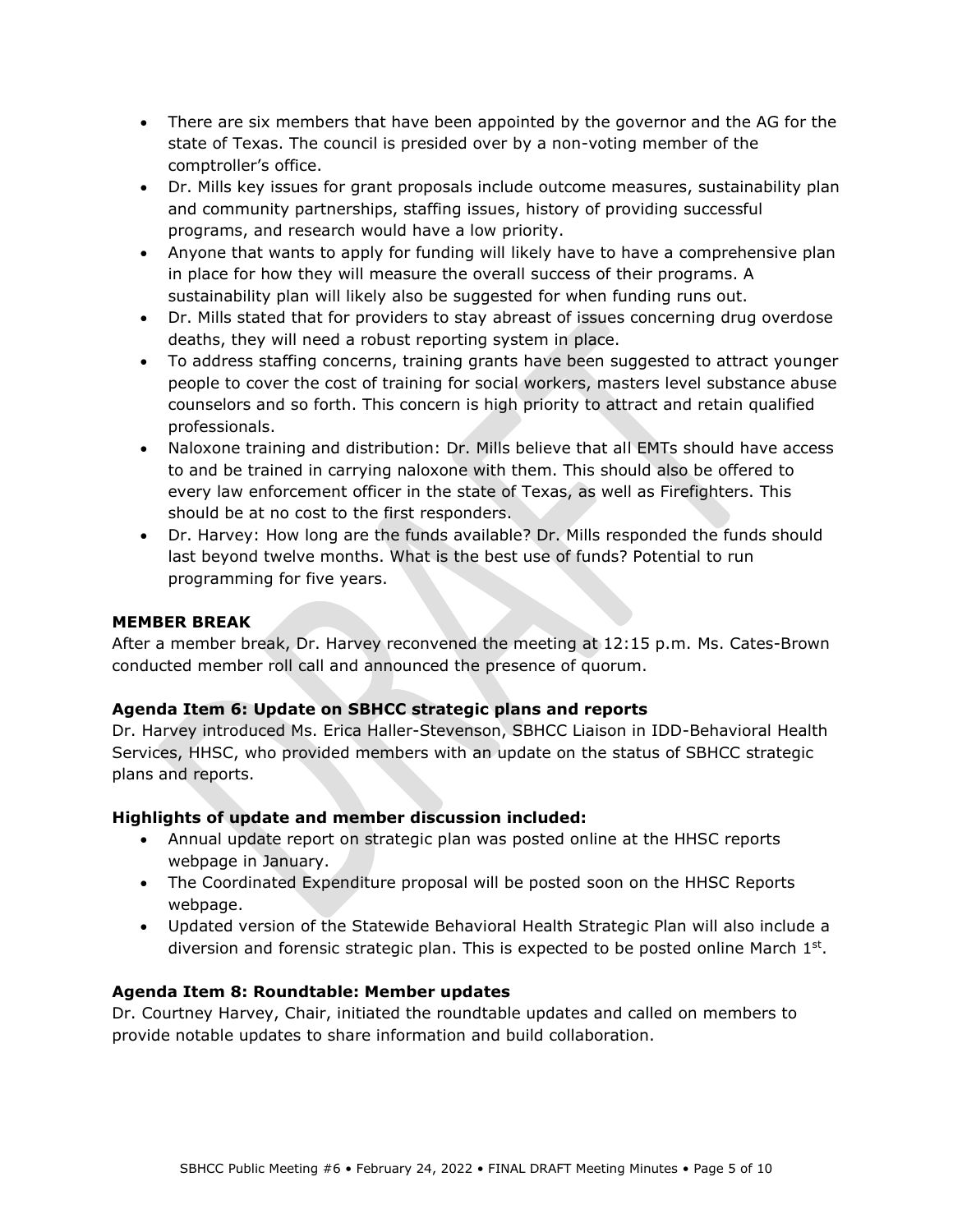#### **Highlights of updates and member discussion included:**

- Tanya Guthrie (DSHS): Center for Health Statistics is updated substance use dashboards on the Texas Health Data website including poison center calls and emergency department visits. Other dashboards include drug overdose death, Texas Prescription Monitoring Program, and the Texas School Survey of Drugs and Alcohol Use. Opioids are featured data on the Texas Health Data homepage. Peer Assisted hotline referral program has helped EMS and first responders connect with services. They also get an email with links to resources and information.
- Kathleen Casey Gamez (TIDC): Legislature granted the agency \$5 million dollars for grants to create or expand mental health defender programs. Go to [www.tidc.texas.gov](http://www.tidc.texas.gov/) and look under grants tab.
- Kristi Taylor (JCMH): Judicial Summit on Mental Health will be November 2-4, 2022 in Grapevine. Proposals are due April  $1<sup>st</sup>$ , visit website to submit. Have been doing technical assistance and SIM mapping.
- April Zamora (TDCJ-TCOOMMI): Heavily involved in doing juvenile subcommittee work, have added new members. Will be sending invitations for feedback on direction of group working with juveniles. Received a grant for veteran services, link veterans in the post release environment to ensure that compensation and benefits package is set up and connecting to mental health services if there is a delay in getting them with the VA. Will have a re-entry coordinator with a one-year implementation period.
- Julie Wayman (TEA): Presenting on mental health and wellness at a conference by the Texas A&M Center for Disabilities. Share resources and information from other partner agencies. Working on a school mental health database.
- Dr. Scott LePor (TJJD): Dr. Norton continues to build the treatment program for youth, utilizing the neuro-sequential model therapeutics to assess youth and their backgrounds. Incorporating Eye Movement Desensitization Reprocessing (EMDR) for therapy. Progressing to evidence-based models for therapy and moving away from any type of punitive model but remain a structured model for youth currently not safe for themselves or the community. Have been working with HHSC for state hospitalization and community care. Trying to structure model into a continuity of care model.
- Shondra Sponsler (TMD): Coming to conclusion of pilot project to deliver crisis response plan training plus lethal means to chaplains and behavioral health officers. Trainings wrapped up in November and have been doing consultations since then. Working with Operation Lone Star will be deploying substance abuse, suicide prevention, and general stress management, as well as crisis response planning in a group setting for service members on the border.
- Dr. Blake Harris (TVC): Brought on Homeless Coordinators in December who can be a resource to various partner involved in housing, justice involvement, and veteran's mental health. Coordinators will help veterans access things that may qualify for through federal, state, and/or local means. Posted a position for Suicide Prevention Coordinator.
- Brooke Boston (TDHCA): Ramped down Texas Rent Relief Program, granted \$2 billion of assistance for rental assistance across the state. On the front end of a mortgage assistance program, Homeowner Assistance Fund (HAF). Emergency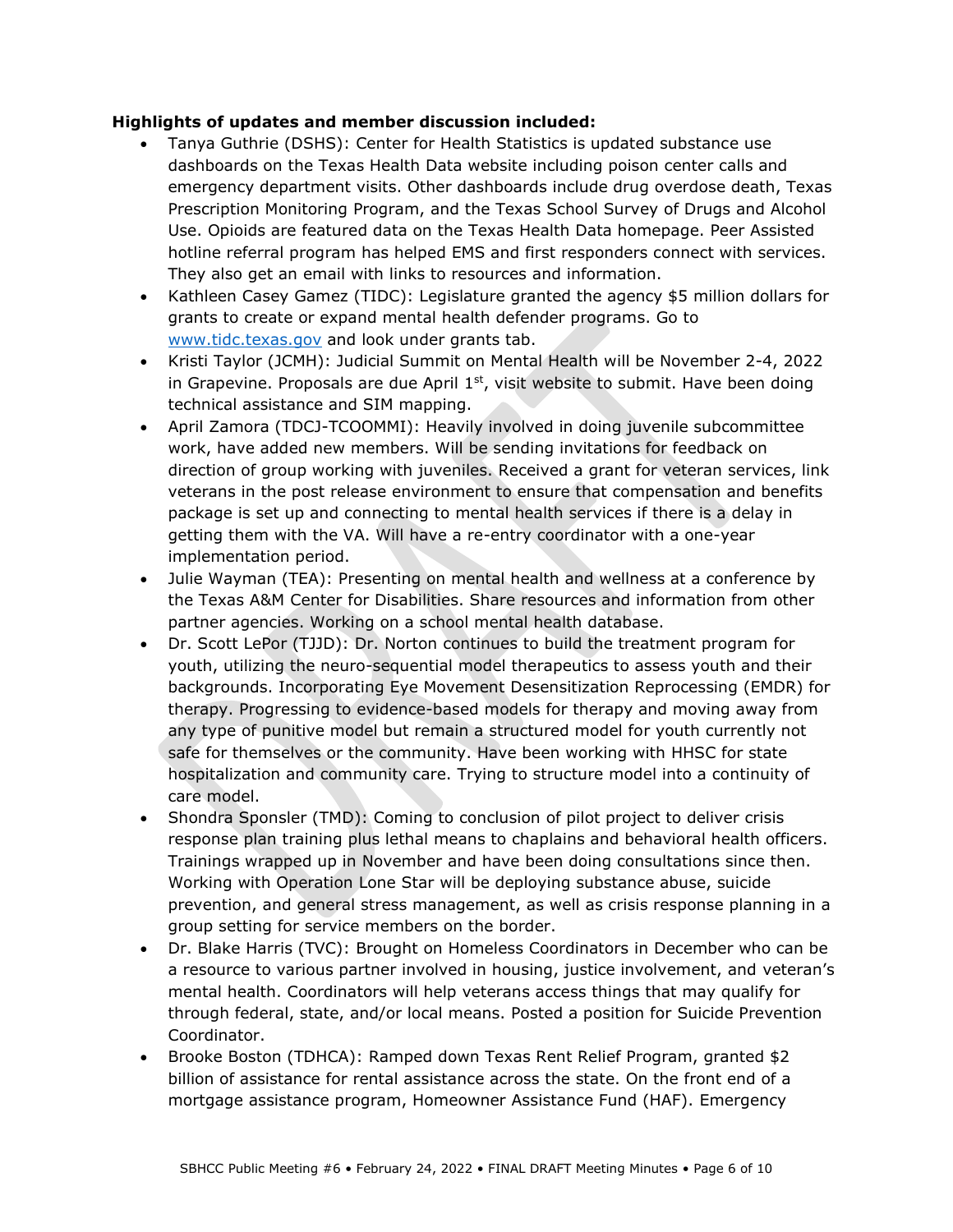Housing Voucher Program got 800+ vouchers targeted to those exiting homelessness or at risk of homelessness and come with services. Entered into memorandums of understanding with two of the continuum of care, partnering with Balance of State Continuum of Care to reach rural and smaller metro areas.

- Jonas Schwarz (TWC): Has had two HHSC units focused on substance use reach out about presenting to providers regarding vocation and rehabilitation services, how to access those services, and what are the eligibility requirements. Has given two presentations and scheduled to give two more the first week of March.
- Steve Glazier (UTHSC-H): Tentative date of March 28<sup>th</sup> to begin admitting patients to the new hospital, John S. Dunn Behavioral Sciences Center. Have been meeting with LMHAs to plan coordination. Wills tart with two competency restoration units, then do two more general funding units at the beginning of July (one for civil and one for forensic). Have been providing clinical services to an outpatient program where the Harris Center has housing units. Have had great restoration percentage, but having difficulty filling up the slots. Working on creating an integrated continuum between jail-based, outpatient, and inpatient restoration to make it easy to float patients from one to the other to get them at a security level they need and a level that will get them clinically what they need.
- Dr. Courtney Harvey (HHSC): The Texas Suicide Prevention Symposium taking place March 1-3, 2022; day one will focus on schools and youth, day two will have a general assembly, and day three will focus on service members, veterans, and their families. The IDD strategic plan released in January.
- No updates to provide at this time: Court of Criminal Appeals, Department of Family and Protective Services, Health Professions Council, Office of the Governor, Texas Child Mental Health Care Consortium, Texas Civil Commitment Office, Texas Tech Health Science Center, University of Texas Health Science Center – Tyler.

### **Agenda Item 7: Subcommittee updates**

Dr. Harvey introduced Ms. Allison Mohr Boleware, Chair, of the Behavioral Health Workforce Workgroup and Ms. Josette Saxton, Chair, of the Suicide Prevention Subcommittee.

# **a) Behavioral Health Workforce Workgroup**

Ms. Alison Mohr Boleware, Government Relations Director, Texas Chapter of the National Association of Social Workers provided an update to the committee on the Behavioral Health Workforce Workgroup.

### **Highlights of update and member discussion included:**

- The subcommittee has two smaller groups
	- $\circ$  Texas loan repayment program for mental health professionals secured programmatic information of the applicants from the Texas Higher Education Coordinating Board. To see which types of mental health professionals are receiving funds from the program and look at demographics within that. Looking at what can be done to strengthen the program.
	- o Data monitoring and comparison
- Next steps: determine what the group wants to focus on based on items identified by the smaller groups.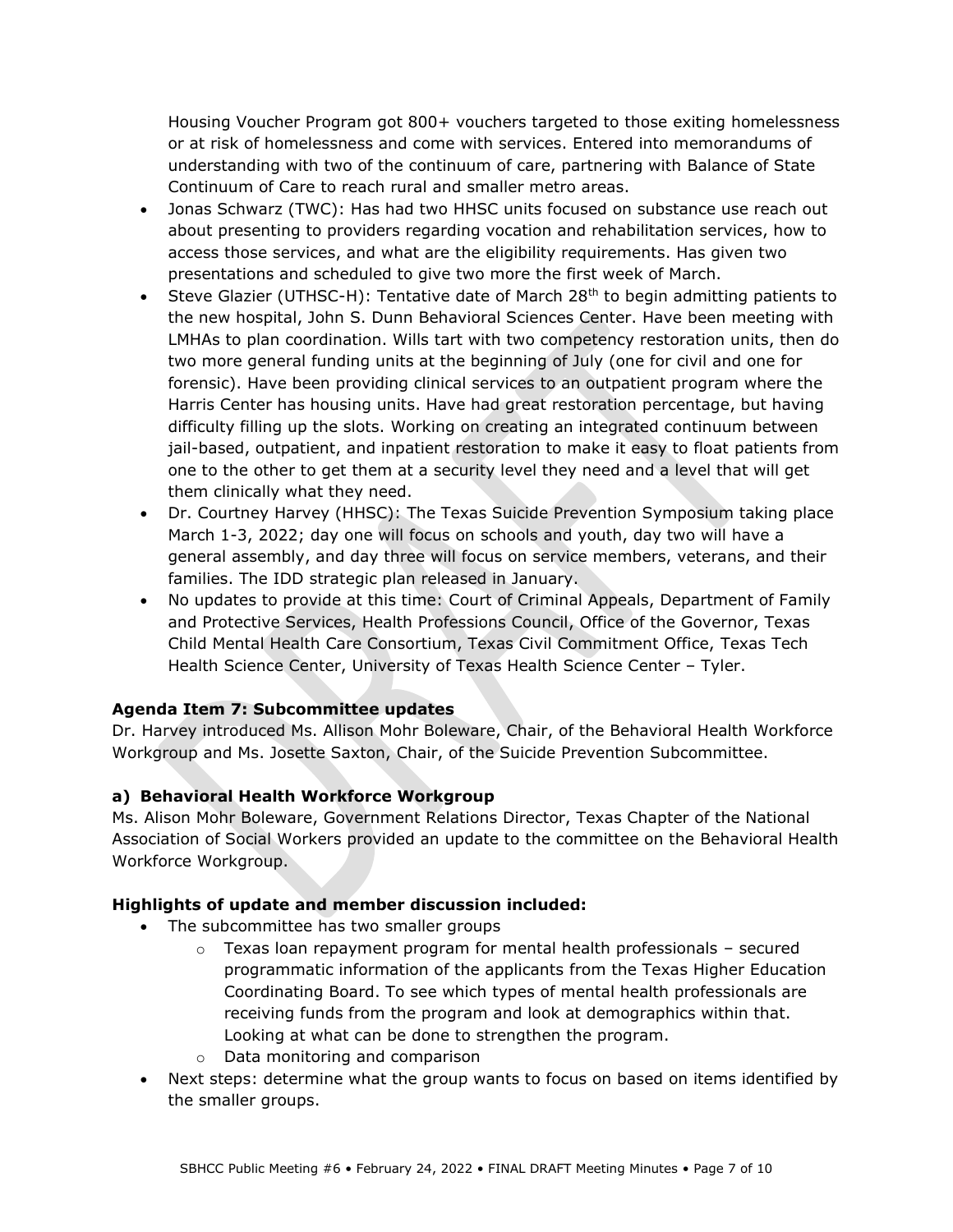#### **b) Suicide Prevention Subcommittee**

Ms. Josette Saxton, Director of Mental Health Policy, Texans Care for Children and subcommittee chair provided an update to the committee on the Suicide Prevention Subcommittee.

#### **Highlights of update and member discussion included:**

- The role of this subcommittee is to assist the Council and its members in examining suicide prevention issues across agencies and supporting needs for subject matter expertise. One specific action of the subcommittee is to help the Council create a method to use data to inform suicide prevention activities in state agencies.
- Discussion have centered around data used to inform suicide prevention efforts, limitations of that data, and recommendations on how to improve data collection and utilization but also how to use data to make changes.
- Group has come up with an outline for Council members on the importance of collecting and utilizing date. Proposed topics to include in memo to help answer questions related to data: what data can tell us about suicide (who, what, when, and where); what data can't tell us (why, multi-factors related to suicide); key limitations of data (there is no one real-time database for suicide, time lags); and need to suppress some data that do have (limits of what can be shared or done with small amounts of data); pull out data sources used by HHSC to inform work it's currently doing; and basic definitions of how to understand the data.
- Questions and comments: Dr. Harvey commented that the outline aligns with what people recommended and would be beneficial. Would be a good introduction to the update of the 3980 report.

#### **Agenda Item 9: Public Comment**

Ms. Cates-Brown, ACCO facilitator, provided the logistical announcements for public comment and stated that written comments received were forwarded to council members for their consideration.

Registered oral public comment:

 $\circ$  Ms. Frances Musgrove – Spoke about the system failing her loved one who is in high level care, but has been living under a bridge after he left the Community Based Housing Services home where he was living. He was hit by a car, but was not admitted to the hospital. The family requested a 72 hour psych hold, but her son left voluntarily. Ms. Musgrove has spoken to several authors about writing on the failure of the system in Texas. She stated her son needed help with a step-down, but no one listened to the family.

In person public comment:

- o Ms. Sonja Burns Has a brother who has been residing at the Austin State Hospital for over 13 years because there is no continuum of care.
- $\circ$  Stated that she is hopeful there will be meaningful and impactful data coming out of 988.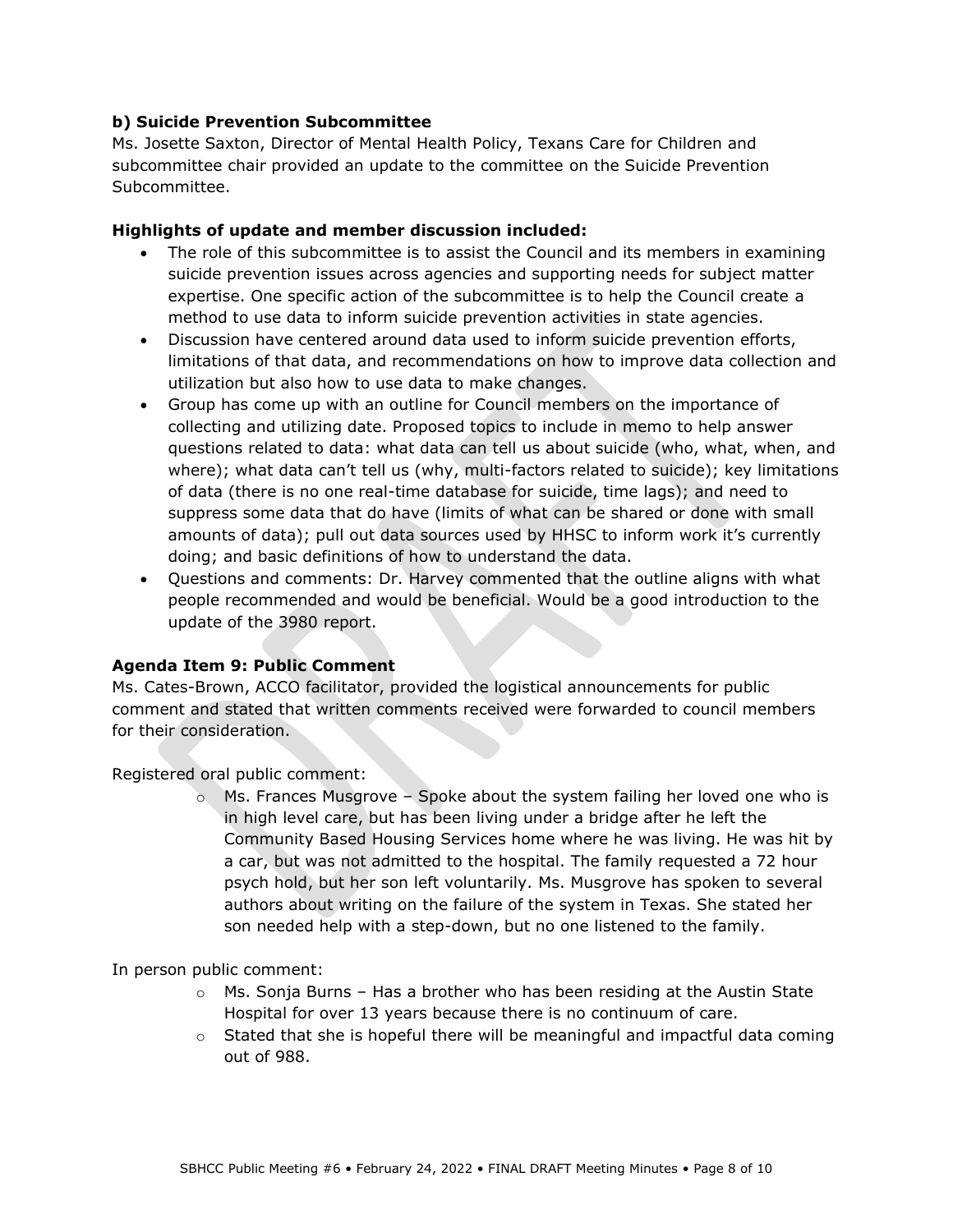- $\circ$  Mentioned a case of someone who was arrested from the emergency room with a document history of SMI and taken to jail, but will not be prosecuted; however, has no place to go.
- $\circ$  Stated that there will be a need for crisis receiving centers across the state and will need to appropriately connect people to services that can ser people appropriately in outpatient but also have inpatient opportunities.
- $\circ$  Mentioned that law enforcement should be calling MCOT every time and document it even if they don't get a response.
- o Noted that there are over 2200 people on the forensic waitlist.
- $\circ$  Regarding the CBHCC, listen to the people needing or receiving services, advocates, and people directly providing the services; workforce needs to be paid more but also need to be heard.
- o Addressed the nonexistence of SUD treatment in the state.
- $\circ$  Addressed that SSLCs may not always be transitional but some people do need that intentional settings, also there is a lack of opportunities for community engagement.
- o There is a need to address who is not being served.
- $\circ$  Recommended for LMHAs and LIDDAs to look through their client roster, check if their clients are in jail, and go see them and figure out what's happening and what they can do.

# **Agenda Item 10: Review of action and agenda items for next meeting**

Dr. Harvey, Chair, opened the floor for member recommendations for agenda items for future meetings. Dr. Courtney Harvey, Chair, stated that the next committee meeting will be held on May 19, 2022.

- **Agenda items for next meeting**:
	- o Next meeting will be held May 19, 2022
	- o Discussion of what TIDC could be doing as defenders and how to better work with the state (and vice versa). Give them an opportunity to talk about what they do and what is the role of a public defender.
	- $\circ$  Information from across the state about peer support, adult, family and youth peer support). Where are they, how can they be accessed to provide support for individuals receiving services from state agencies. Possibly include peers for veterans.
	- $\circ$  Roundtable discussion with structured points that each agency may participate about how they intersect with peers and public defenders.
	- $\circ$  Follow up on youth without placements that utilize public services. Update from the child welfare perspective.
		- HHSC considering hosting a Texas System of Care mapping of services existing for children and youth population and identify gaps.
- **Action items**:
	- o Texas Indigent Defense Commission interested in getting Mental Health First Aid training, as well as other agencies. If other agencies have staff who are certified to do trainings and need to do the required trainings, they can partner with HHSC to provide the training.
	- o Erica Haller-Stevenson will send: